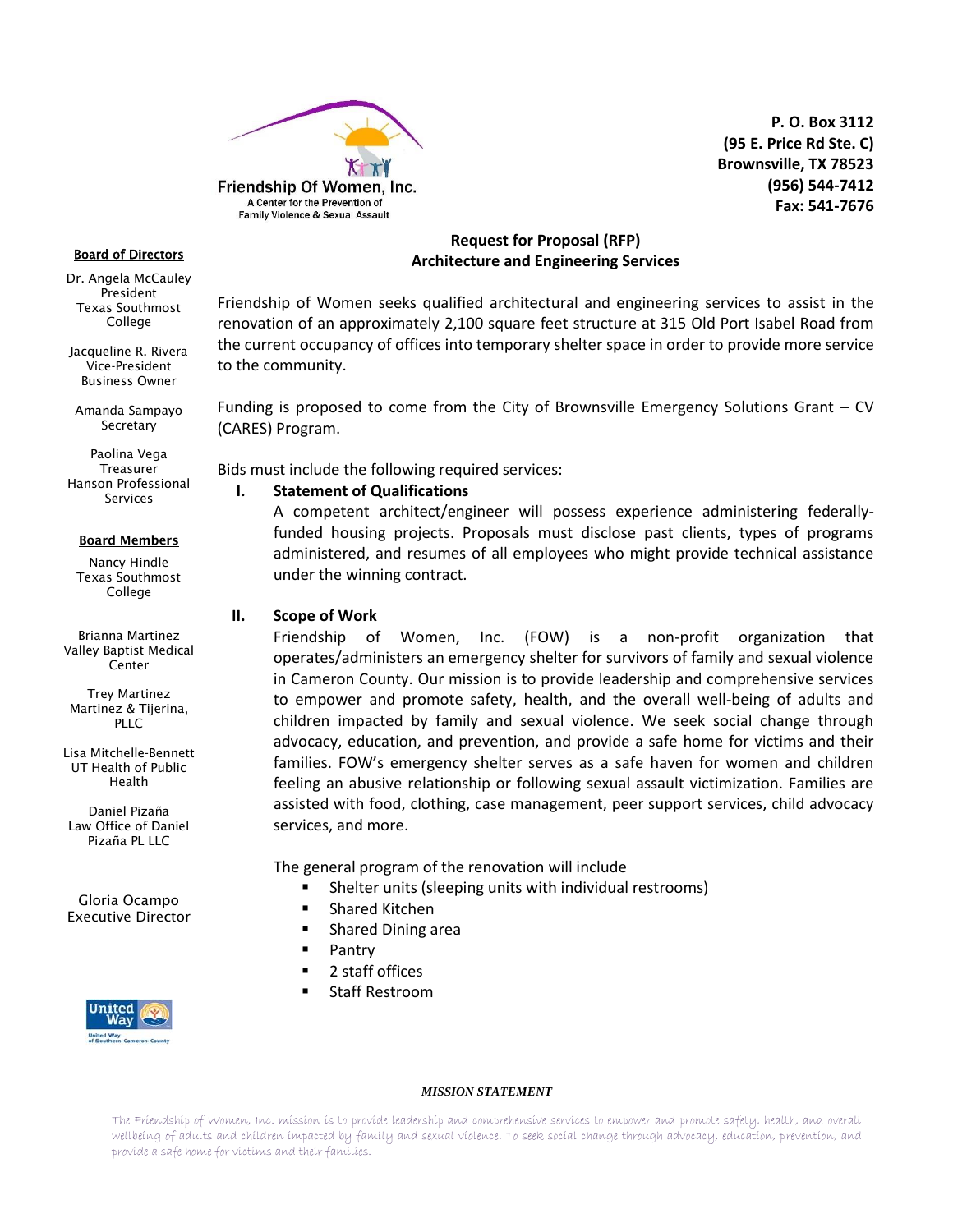### Board of Directors

Dr. Angela McCauley President Texas Southmost College

Jacqueline R. Rivera Vice-President Business Owner

Amanda Sampayo Secretary

Paolina Vega Treasurer Hanson Professional Services

### **Board Members**

Nancy Hindle Texas Southmost College

Brianna Martinez Valley Baptist Medical Center

Trey Martinez Martinez & Tijerina, PLLC

Lisa Mitchelle-Bennett UT Health of Public Health

Daniel Pizaña Law Office of Daniel Pizaña PL LLC

Gloria Ocampo Executive Director



Scope of work will require interior demolition, new interior partitions, new mechanical systems, and alterations to the plumbing system. The existing building does not have a fire sprinkler, fire suppression, nor fire alarm system.

All contractors and subcontractors must pass a debarment check through the System for Award Management (SAM.gov) AND be cleared (not suspended or debarred) prior to any formal action authorizing the award of a contract to the architect/engineer.

Architectural:

- **Provide existing dimensions of interior and exterior of structure**
- **Provide floor plan for renovation of existing structure**
- Confirm proposed floorplan meets owner needs and building code requirements
- **•** Obtain construction permits

Mechanical, Engineering, and Plumbing:

- Design of new mechanical system
- **Evaluation and possible design of electrical system**
- **Plumbing design of modified/new restrooms**

Civil Engineering:

- Design of fire sprinkler water supply line
- Evaluation of existing on site utilities and design of proposed on site utilities
- **Exaluation of existing water supply and pressure for use**
- **E** Evaluation of existing wastewater service line capacity

Proposers must describe tasks they would perform to comply with the above duties.

# **III. Evaluation Criteria**

Proposals will be evaluated and ranked according to the following criteria:

| <b>Criteria</b>                      | <b>Proposal Points</b> |
|--------------------------------------|------------------------|
| Background and Experience of Staff   | 30                     |
| Project Schedule                     | 30                     |
| Federally Funded Projects Experience | 20                     |
| Comparable Project Experience        | 10                     |
| References                           | 10                     |
| Total                                | 100                    |

### *MISSION STATEMENT*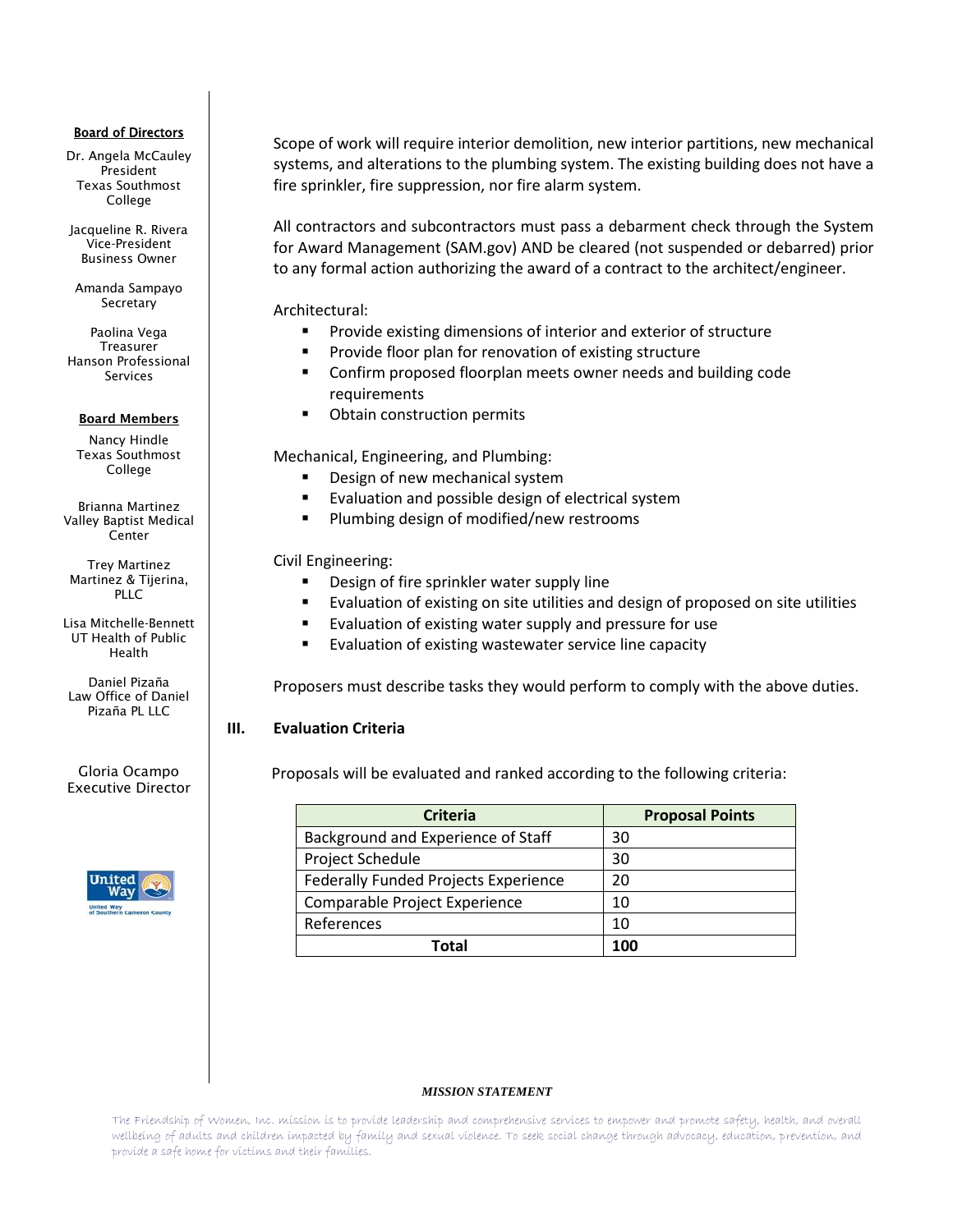### Board of Directors

Dr. Angela McCauley President Texas Southmost College

Jacqueline R. Rivera Vice-President Business Owner

Amanda Sampayo Secretary

Paolina Vega Treasurer Hanson Professional Services

## **Board Members**

Nancy Hindle Texas Southmost College

Brianna Martinez Valley Baptist Medical Center

Trey Martinez Martinez & Tijerina, PLLC

Lisa Mitchelle-Bennett UT Health of Public Health

Daniel Pizaña Law Office of Daniel Pizaña PL LLC

Gloria Ocampo Executive Director



## *Criteria Explanation:*

- *Background and Experience of Staff* Proposal shall include staff resumes, experience, and certification/licensing information. Engineers must be licensed to practice in Texas.
- *Project Schedule* This is a federally-funded project by the Emergency Solutions Grant – CV (CARES) with a tight schedule. Submit proposed project schedule for completion of scope of services.
- Federally Funded Project Experience Identify three other projects in which the firm developed project with federal and state funding sources providing a description of the project budget and identify the CFDA number.
- *Comparable Project Experience* The proposer shall provide a summary of two (2) projects of comparable project experience within the last ten (10) years.
- *References* Proposal must include 3 References.

# **IV. Professional Liability and Other Insurances**

The firm(s) selected to perform the desired services must have professional liability insurance coverage of not less than \$1,000,000. If the present coverage is insufficient, the selected firms(s) must obtain additional coverage prior to the initiation of the work. The coverage must extend a minimum of three (3) years beyond the completion of the services. Additional insurances required and further explained in the contract would be, worker's compensation, valuable papers, architect and/or engineer's liability insurance, errors and omissions, and other general insurance.

# **V. Deadline for Submission**

Hand-delivered proposals will be accepted no later than 5:00 pm CST on June 30, 2022, at

> Friendship of Women, Inc. ATTN: Gloria Ocampo 95 East Price Road, Building C Brownsville, Texas 78521

Digital submissions of proposals will be accepted and should be emailed to [CEO@fowinc.com](mailto:CEO@fowinc.com) with the Subject Line: **RFP Architecture and Engineering Services**.

Please limit the RFP to no more than 40 pages.

All questions regarding this RFP should be submitted online using the following [Question Form](https://forms.office.com/r/2SzRRGdVxP) [\(https://forms.office.com/r/2SzRRGdVxP\)](https://forms.office.com/r/2SzRRGdVxP). Interested respondents must register by completing an online [Interest Form](https://forms.office.com/r/NDsXHU9tD3) [\(https://forms.office.com/r/NDsXHU9tD3\)](https://forms.office.com/r/NDsXHU9tD3).

### *MISSION STATEMENT*